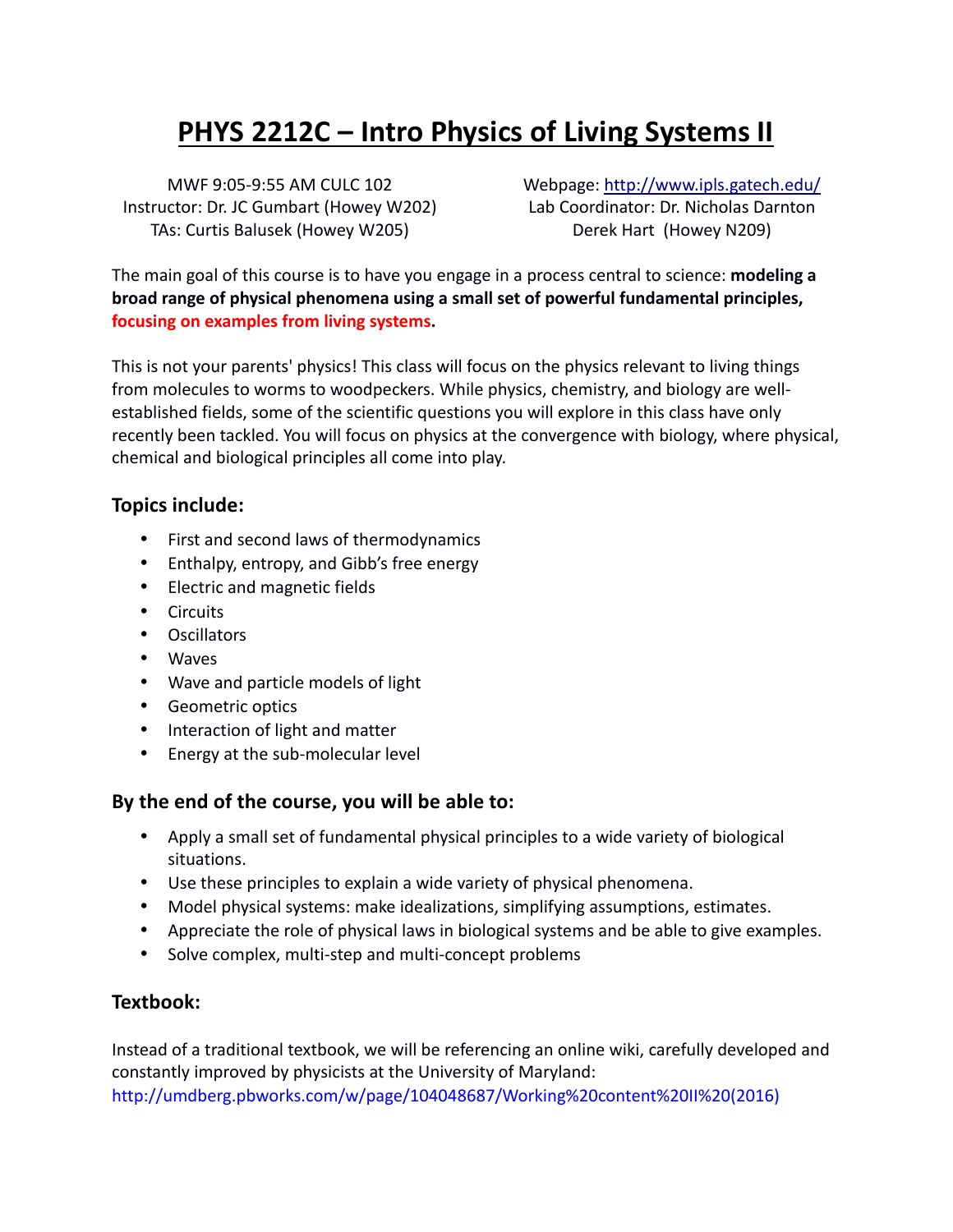## **Evaluation**

Numerical ranges for final grades are as follows:  $90-100$  points = A, 80-89 points = B, 70-79 points =  $C$ , 60-69 points =  $D$ , 0-59 points =  $F$ . Final grades will not be curved:

## **The Core Points – 90 points of required work for all students**

**45 pts - Evening Tests:** There are four evening tests weighted from your lowest to highest test score (6pts, 9pts, 12pts, 18pts). The dates for these tests are listed on the course schedule.

- The format is a combination of multiple choice and free response
- Closed book except for a formula sheet (provided with your test)
- Arrangements will be made for ADAPTS students on a per-person basis please consult with the course instructor.

**25 pts - Final Exam:** The Final Exam is comprehensive and roughly twice the length of the tests.

**20 pts - Laboratory:** Lab begins the first week of class, please bring your laptop with you to lab.

- You must attend the lab section for which you are registered in order to receive credit.
- Only those with a VALID WRITTEN EXCUSE for missing a lab will be allowed to do a makeup activity at the end of the semester. That activity will take at least two hours and may involve doing another lab or evaluating data.
- Lab exercises will account for 15pts of your final grade in the course and may include group problems or experiments.
- Many labs will have an associated individual **pre-lab** assignment on WebAssign to be completed before lab. All labs will have graded team write-ups to be turned in after lab. These combine to account for 15 of the 20 lab points in the course.
- At the start of most lab sections, students will have 25 minutes to complete a lab quiz. Your lab quizzes will account for 5 of the 20 lab points in the course.

### The Bucket Points – Earn 10 points from any combination of these activities

#### **5 pts - Homework: Accessed by logging into T-Square and clicking on the WebAssign link**

• Homework is due every Sunday evening on WebAssign with one hand-written problem turned in on Monday by the start of class. Correct submissions submitted on WebAssign more than 48 hours before the deadline earn a 40% bonus. Homework scores greater than 100% will count as extra credit. For example, correct homework always submitted early would earn 2pts of extra credit on the final course grade.

**3 pts - Participation:** Class participation is monitored through a series of in-class polling-type questions.

• Each student will need to purchase a Turning Technologies ResponseCard or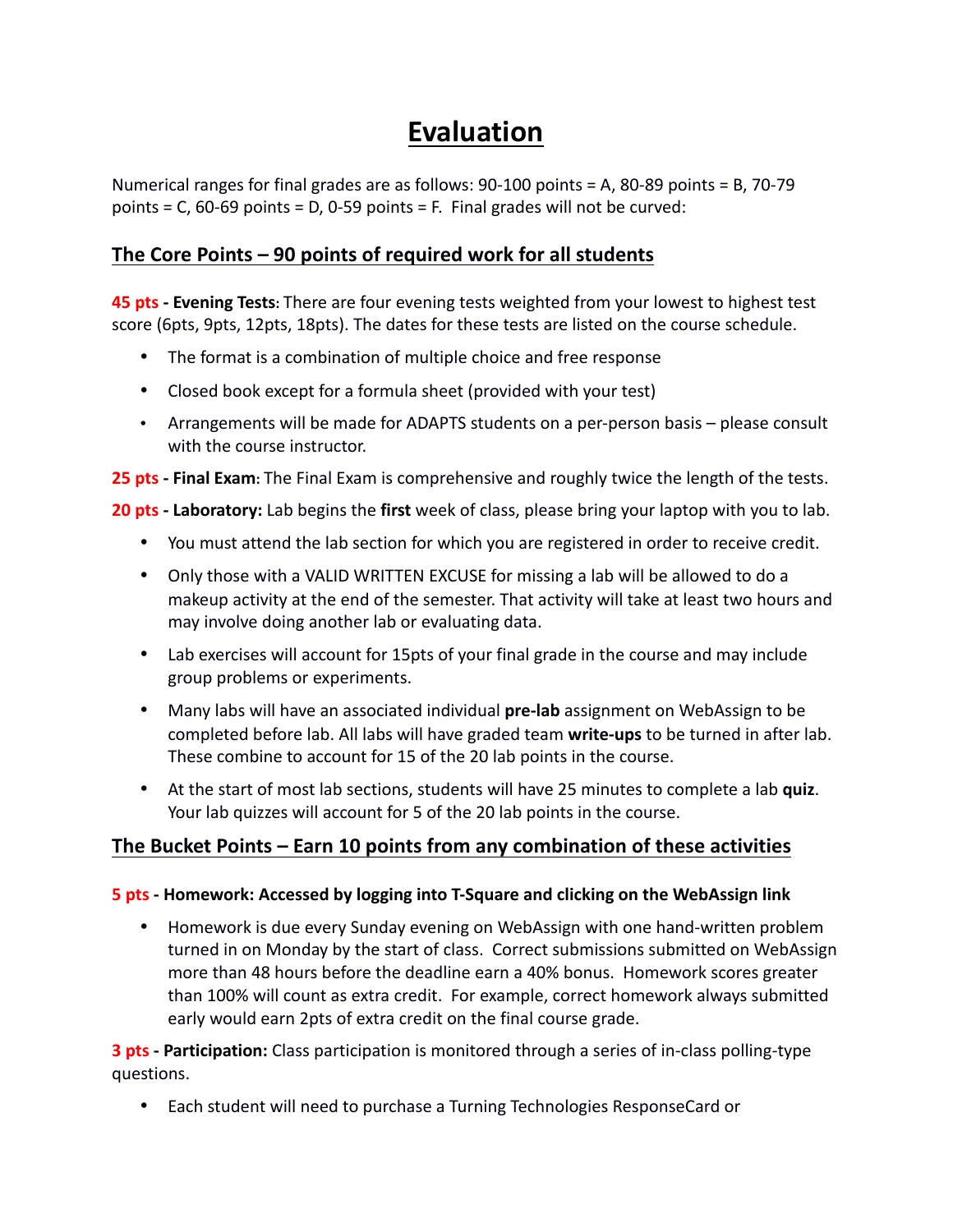ResponseWare license (for use with the mobile app). More info on this system is given here: http://www.ctl.gatech.edu/faculty/technology/clickers

1 pt - Optional Assignments: Additional physics problems will be posted for each chapter and are due before each test.

**2 pts – Seminar Reviews:** After attending one of the pre-selected seminars, submit to webassign either (A) a short video review or (B) a half-page written review. In your review, do not just summarize but also give your own observations on the work and how it may connect with the class. Each seminar review is worth 0.5 points. A listing of available seminars will be posted regularly to Piazza; if you want to attend a seminar not listed, please ask the instructor for approval first.

**2 pts - Reading Assignments:** A few questions on the reading assignments are due at midnight on the day before each class. No partial credit will be given; each assignment is graded all-ornothing.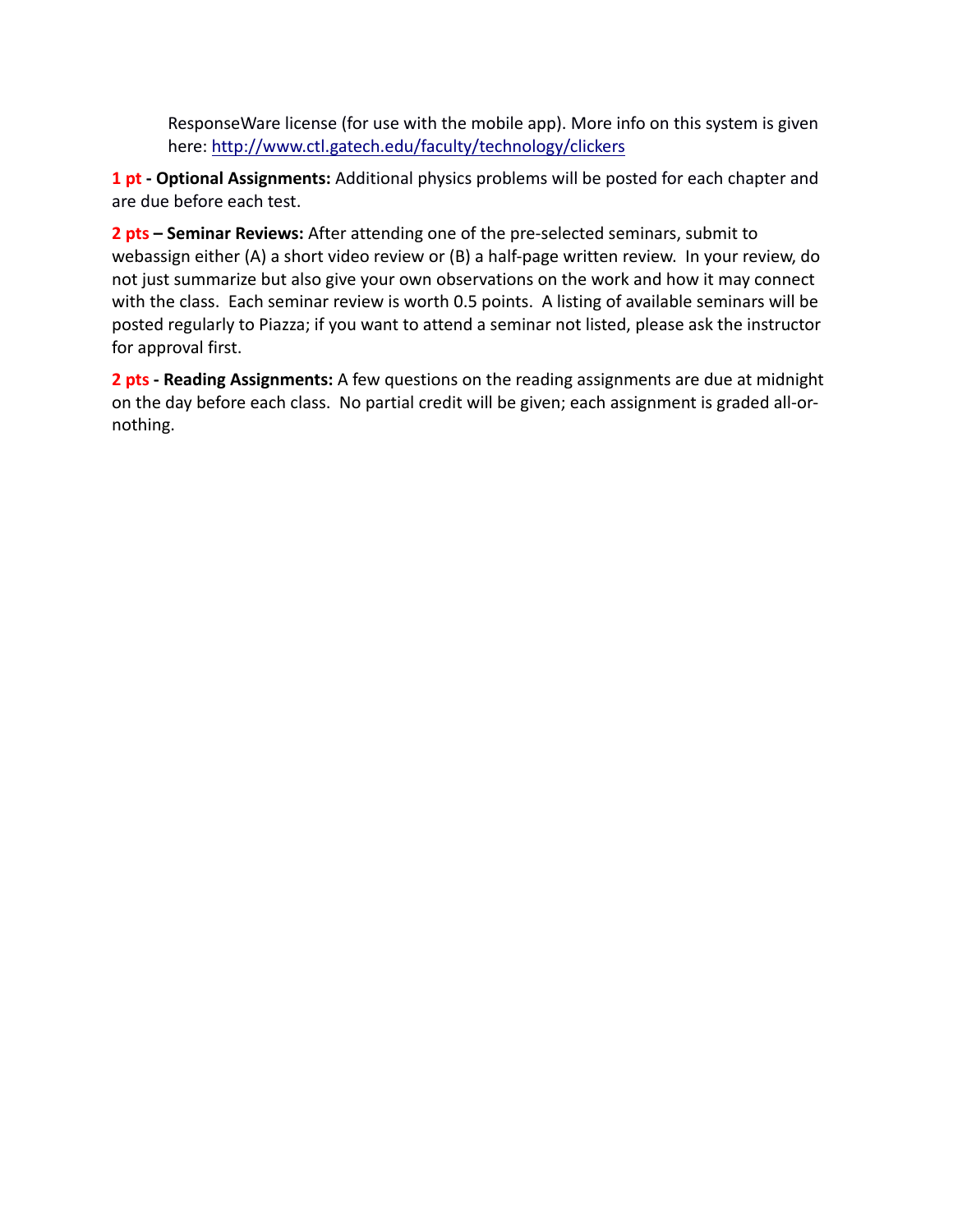## **Guidelines**

#### **Honor**

- The policy on academic honesty as stated in the Honor Code will be fully enforced during this course for both the instructor and for the student: http://www.honor.gatech.edu
- Collaboration with other students in this course on homework assignments and in-class activities is permitted and encouraged. However, when done studying, you should be capable of fully doing all work on your own.
- Students are not permitted to use a second WebAssign account.
- Collaboration is not permitted on lab quizzes, tests, or the final exam.
- Students are not permitted to use another student's Clicker in lecture. It is an Honor Code Violation to submit responses for another student using their clicker.
- Honor code violations will be referred to the Dean of Students office.

### **Testing**

- If you are more than 15 minutes late for an evening test or final exam, you will not be permitted to participate.
- If you are an ADAPTS student please contact the instructor immediately to discuss your accommodation.
- If you feel that an error has been made in the grading of test, you will have until the start of the next test to submit your test for regrade to a graduate TA who will consult with the instructor.
	- If you are unable to meet with a graduate TA, please meet with the instructor.

### **Absences**

- Students may be excused from core course work (exams or labs) ONLY if they:
	- **•** Participated in an approved Institute activity (e.g. athletics, conferences, etc.); were required to appear in court; were suffering from a serious illness that required a doctors visit; experienced the death of an immediate family member; observed a religious holiday.
	- There are no makeup quizzes or tests; you can only be excused from these assignments.
	- If you are excused from an evening test, your final exam grade will replace your missing test grade at the end of the term. Experience has shown this to be more beneficial for the student than giving a makeup test.
	- Please come to the instructor's office hours with documentation within one week of returning to campus.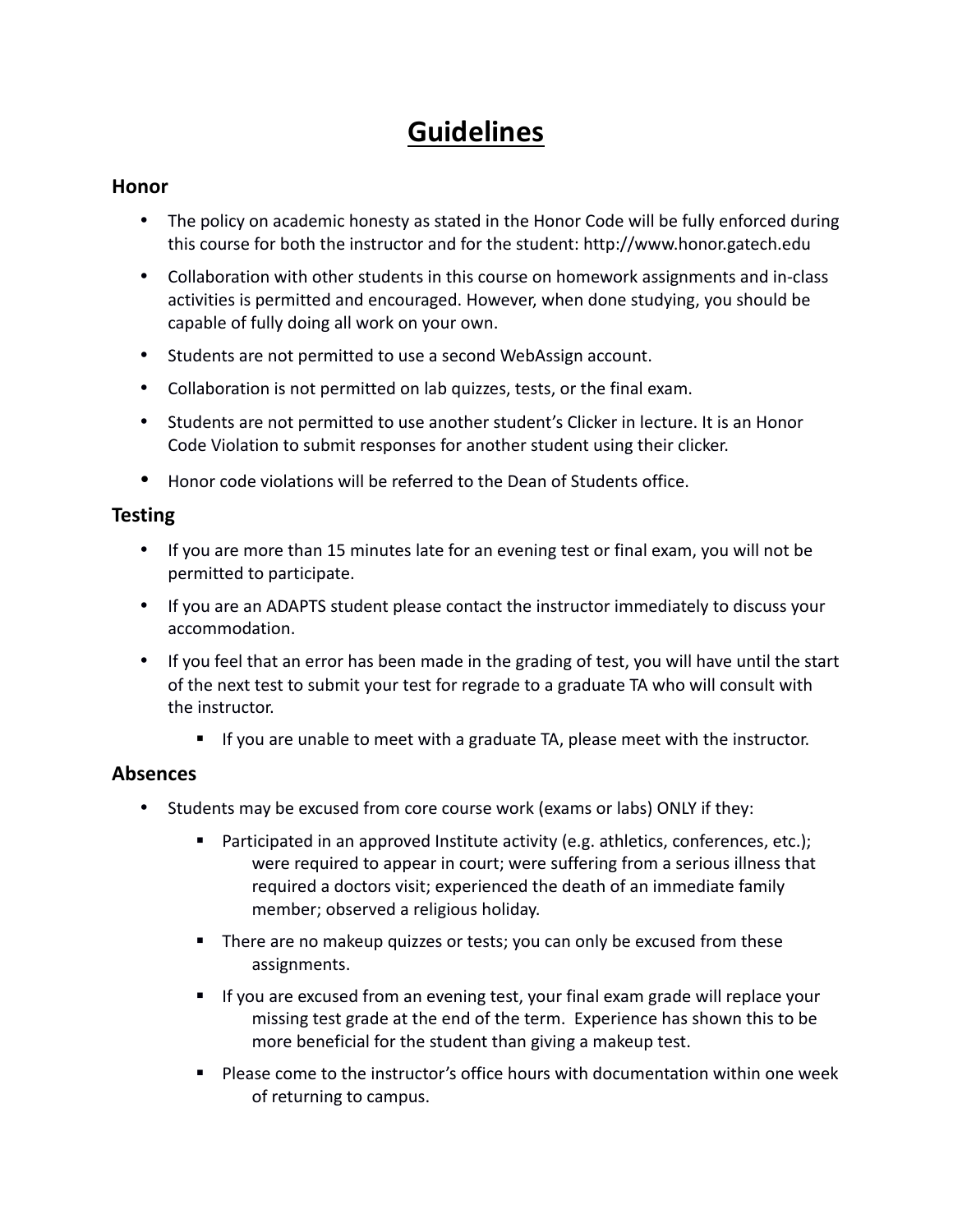• Missed course activities from the bucket cannot be excused. Instead, students should complete additional bucket activities to make up for the missed work. No documentation is required but please contact the instructor if you have questions or concerns.

### **Participation**

- The secret to succeeding in this course is to actively participate in class, in labs, and on Piazza, which will be used for class communication.
- Lectures meet Monday, Wednesday and Friday. Lectures are important because they give you the opportunity to ask questions, clear up points of confusion, and practice solving problems that emphasize key concepts.
	- You will be responsible for taking your own notes. http://goo.gl/xdKdrZ
	- Each student must register the DeviceID for their ResponseCard, located on the back of their unit, through T-Square, by clicking on the left menu item *"Course Tools>Clickers"*

### **•** This is true even if you are using the ResponseWare app on your cell *phone*

- Keep up with the suggested reading for each lecture listed on the course schedule
- After studying the wiki sections, work through the WebAssign homework questions to check your understanding on your own. While you may work in a small group, you are encouraged to work many of the problems on your own, which better reflects testing conditions.

### **WebAssign**

- Coursework is completed using the WebAssign online homework system.
	- Accessed through T-Square by clicking on the left menu item *"Course Tools>WebAssign"*
	- Access has already been purchased using a portion of your lab fee.
	- Your overall grade for the course will also be visible here.
- You are given 10 submissions for each question part within an assignment.
	- **E** After the third submission you incur a 5% penalty for that question part.
- Extension requests for an individual assignment will be handled automatically by the WebAssign system with a 10% point penalty.
	- You are allowed a maximum of **two** extensions per assignment.
	- You must **request** an extension within 48 hours of the original due date.
	- Once you request an extension, you must **complete** it within 12 hours.

## **Getting Help**